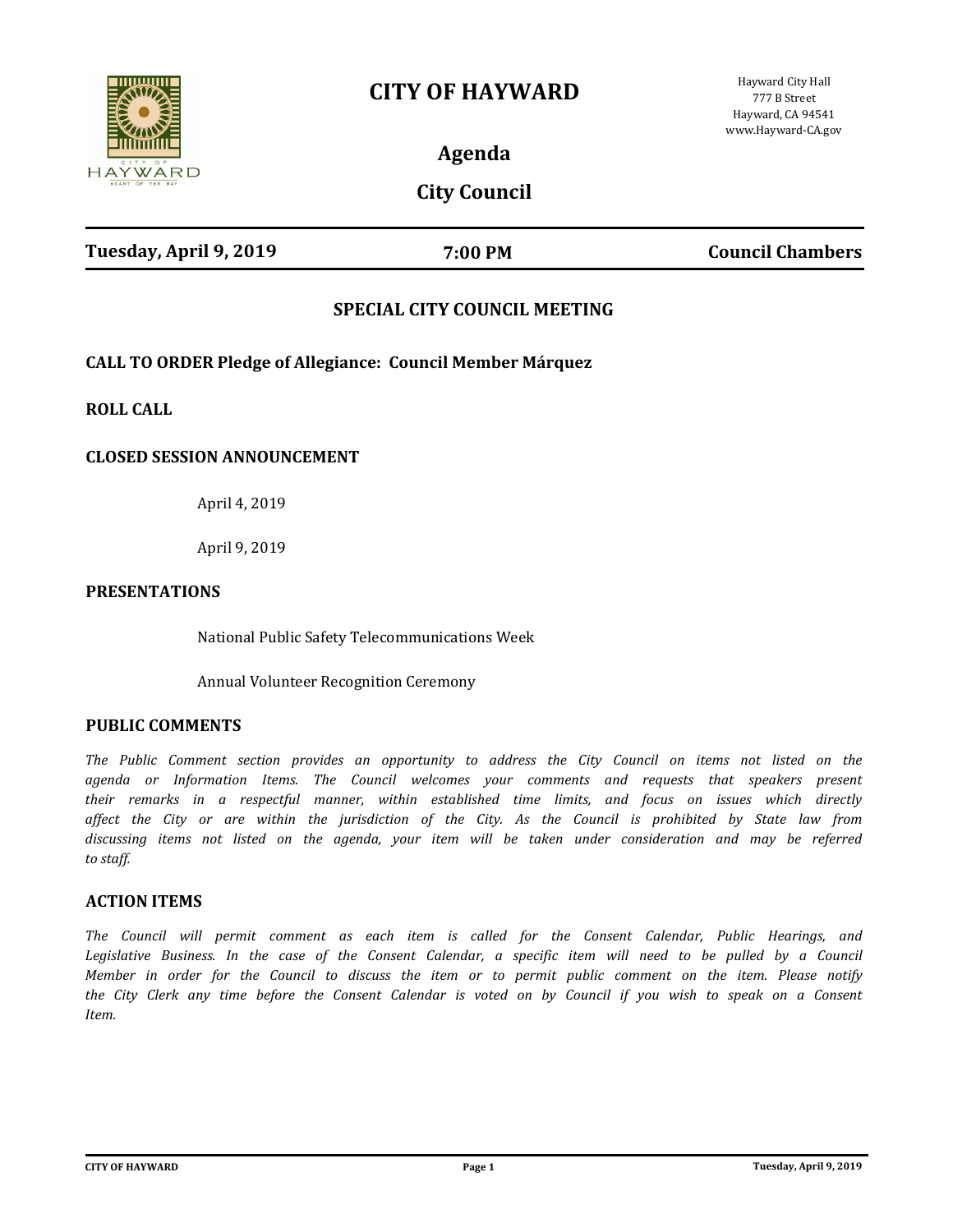|    | <b>CONSENT</b>                      |                                                                                                                                                                                                                                        |
|----|-------------------------------------|----------------------------------------------------------------------------------------------------------------------------------------------------------------------------------------------------------------------------------------|
| 1. | <b>MIN 19-046</b>                   | Minutes of the City Council Meeting on March 26, 2019                                                                                                                                                                                  |
|    | <b>Attachments:</b>                 | <b>Attachment I Draft Minutes of 03/26/19</b>                                                                                                                                                                                          |
| 2. | <b>CONS 19-193</b>                  | Authorization for the City Manager to Accept and Appropriate<br>up to \$92,000 in Grant Funding from the California Fire Safe<br>Council for the City's Chipping and Defensible Space Program<br>(Continued from 4/2/19)               |
|    | Attachments:                        | <b>Attachment I Staff Report</b>                                                                                                                                                                                                       |
|    |                                     | <b>Attachment II Resolution</b>                                                                                                                                                                                                        |
| 3. | <b>CONS 19-227</b>                  | Authorization for the City Manager to Execute a Professional<br>Services Agreement with Carollo Engineers for Engineering<br>Services for the WPCF Headworks Bar Screens Project (No.<br>07567) in an Amount Not-to-Exceed \$1,071,028 |
|    | <b>Attachments:</b>                 | <b>Attachment I Staff Report</b>                                                                                                                                                                                                       |
|    |                                     | <b>Attachment II Resolution</b>                                                                                                                                                                                                        |
|    | <b>Attachment III Scope of Work</b> |                                                                                                                                                                                                                                        |
| 4. | <b>CONS 19-229</b>                  | Road Repair and Accountability Act (RRAA) FY20 Pavement<br>Rehabilitation & Preventive Maintenance Project: Resolution<br><b>Approving Project List</b>                                                                                |
|    | Attachments:                        | <b>Attachment I Staff Report</b>                                                                                                                                                                                                       |
|    |                                     | <b>Attachment II Resolution</b><br><b>Attachment III Location Map</b>                                                                                                                                                                  |
| 5. | <b>CONS 19-230</b>                  | New Sidewalks FY19 Project - Calhoun Street, Muir Street,<br><b>Walpert Street - Award of Construction Contract</b>                                                                                                                    |
|    | <b>Attachments:</b>                 | <b>Attachment I Staff Report</b>                                                                                                                                                                                                       |
|    |                                     | <b>Attachment II Resolution</b>                                                                                                                                                                                                        |
|    | <b>Attachment III Bid Results</b>   |                                                                                                                                                                                                                                        |
| 6. | <b>CONS 19-236</b>                  | Authorization to Amend the FY2019 Operating Budget for the<br>Development Services Department-Code Enforcement Division<br>for Contracted Security Services at the Property Located at<br>Maple Avenue and Main Street                 |
|    | <b>Attachments:</b>                 | <b>Attachment I Staff Report</b>                                                                                                                                                                                                       |
|    |                                     | <b>Attachment II Resolution</b>                                                                                                                                                                                                        |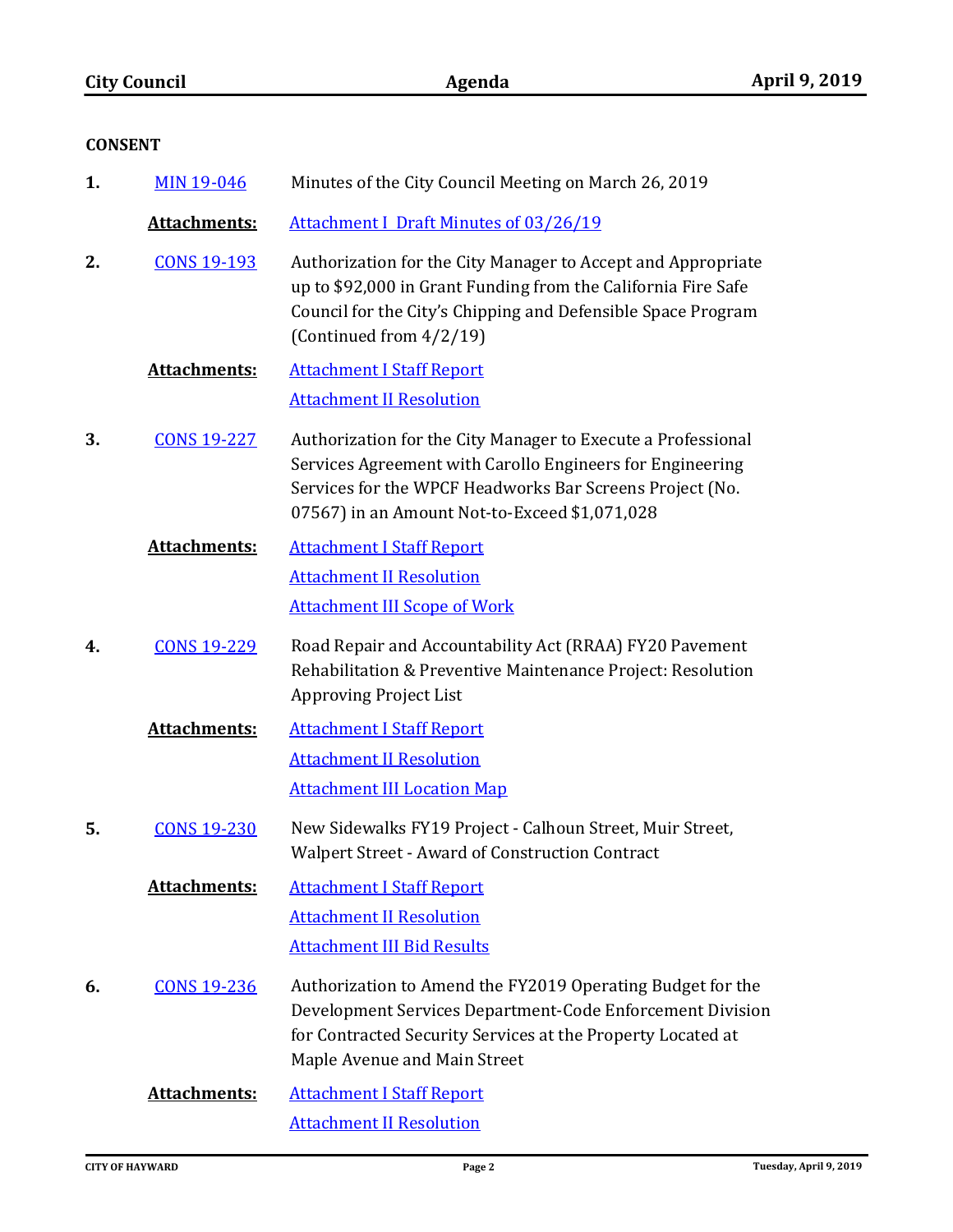#### **LEGISLATIVE BUSINESS**

Approval of a Pilot Employee Home Loan Assistance Program (Report from Director of Finance Claussen) **7.** [LB 19-015](http://hayward.legistar.com/gateway.aspx?m=l&id=/matter.aspx?key=5600)

**Attachments:** [Attachment I Staff Report](http://hayward.legistar.com/gateway.aspx?M=F&ID=0312a890-2077-4793-a480-99a18500cae2.docx)

#### **CITY MANAGER'S COMMENTS**

An oral report from the City Manager on upcoming activities, events, or other items of general interest to Council and the Public.

#### **COUNCIL REPORTS AND ANNOUNCEMENTS**

Council Members can provide oral reports on attendance at intergovernmental agency meetings, conferences, seminars, or other Council events to comply with AB 1234 requirements (reimbursable expenses for official activities).

#### **COUNCIL REFERRALS**

Council Members may bring forward a Council Referral Memorandum (Memo) on any topic to be considered by the entire Council. The intent of this Council Referrals section of the agenda is to provide an orderly means through which an individual Council Member can raise an issue for discussion and possible direction by the Council to the appropriate Council Appointed Officers for action by the applicable City staff.

Consider an Item for Discussion on a Future City Council Agenda Regarding Adoption of a Resolution to Establish César E. Chavez Day, as a City of Hayward Paid Holiday **8.** [RPT 19-270](http://hayward.legistar.com/gateway.aspx?m=l&id=/matter.aspx?key=5699)

**Attachments:** [Attachment I Council Referral Memorandum](http://hayward.legistar.com/gateway.aspx?M=F&ID=a81d6f8d-c47e-4e52-bc08-e425335bb5fa.pdf)

#### **ADJOURNMENT**

#### **April 16 and 23, 2019 MEETINGS - CANCELED -**

#### **NEXT SPECIAL MEETING, Saturday, April 27, 2019**

#### **PUBLIC COMMENT RULES**

*Any member of the public desiring to address the Council shall limit her/his address to three (3) minutes*  unless less or further time has been granted by the Presiding Officer or in accordance with the section under *Public Hearings. The Presiding Officer has the discretion to shorten or lengthen the maximum time members may speak. Speakers will be asked for their name before speaking and are expected to honor the allotted time. Speaker Cards are available from the City Clerk at the meeting.*